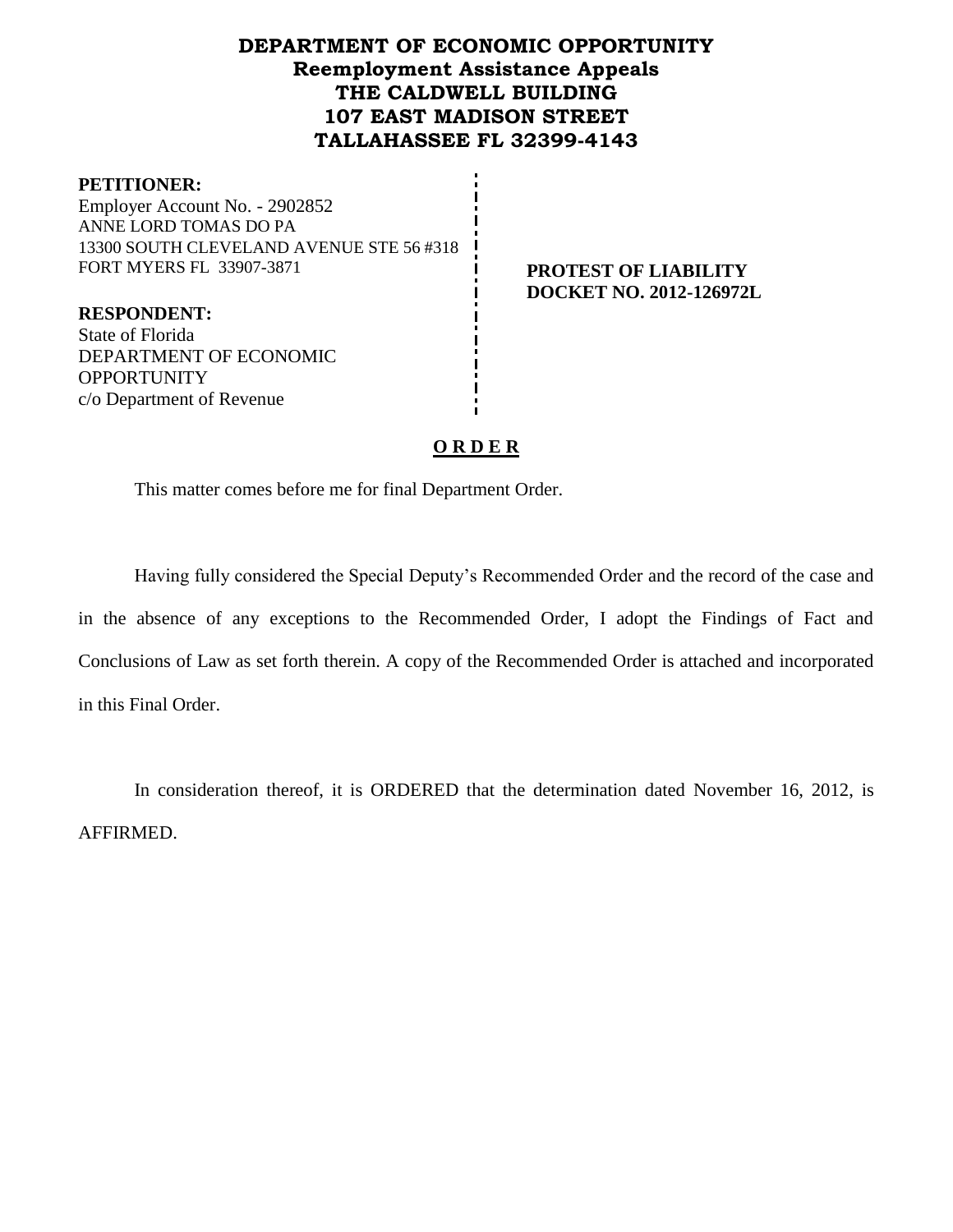#### **JUDICIAL REVIEW**

Any request for judicial review must be initiated within 30 days of the date the Order was filed. Judicial review is commenced by filing one copy of a *Notice of Appeal* with the DEPARTMENT OF ECONOMIC OPPORTUNITY at the address shown at the top of this Order and a second copy, with filing fees prescribed by law, with the appropriate District Court of Appeal. It is the responsibility of the party appealing to the Court to prepare a transcript of the record. If no court reporter was at the hearing, the transcript must be prepared from a copy of the Special Deputy's hearing recording, which may be requested from the Office of Appeals.

Cualquier solicitud para revisión judicial debe ser iniciada dentro de los 30 días a partir de la fecha en que la Orden fue registrada. La revisión judicial se comienza al registrar una copia de un *Aviso de Apelación* con la Agencia para la Innovación de la Fuerza Laboral [*DEPARTMENT OF ECONOMIC OPPORTUNITY]* en la dirección que aparece en la parte superior de este *Orden* y una segunda copia, con los honorarios de registro prescritos por la ley, con el Tribunal Distrital de Apelaciones pertinente. Es la responsabilidad de la parte apelando al tribunal la de preparar una transcripción del registro. Si en la audiencia no se encontraba ningún estenógrafo registrado en los tribunales, la transcripción debe ser preparada de una copia de la grabación de la audiencia del Delegado Especial [*Special Deputy*], la cual puede ser solicitada de la Oficina de Apelaciones.

Nenpòt demann pou yon revizyon jiridik fèt pou l kòmanse lan yon peryòd 30 jou apati de dat ke Lòd la te depoze a. Revizyon jiridik la kòmanse avèk depo yon kopi yon *Avi Dapèl* ki voye bay DEPARTMENT OF ECONOMIC OPPORTUNITY lan nan adrès ki parèt pi wo a, lan tèt *Lòd* sa a e yon dezyèm kopi, avèk frè depo ki preskri pa lalwa, bay Kou Dapèl Distrik apwopriye a. Se responsabilite pati k ap prezante apèl la bay Tribinal la pou l prepare yon kopi dosye a. Si pa te gen yon stenograf lan seyans lan, kopi a fèt pou l prepare apati de kopi anrejistreman seyans lan ke Adjwen Spesyal la te fè a, e ke w ka mande Biwo Dapèl la voye pou ou.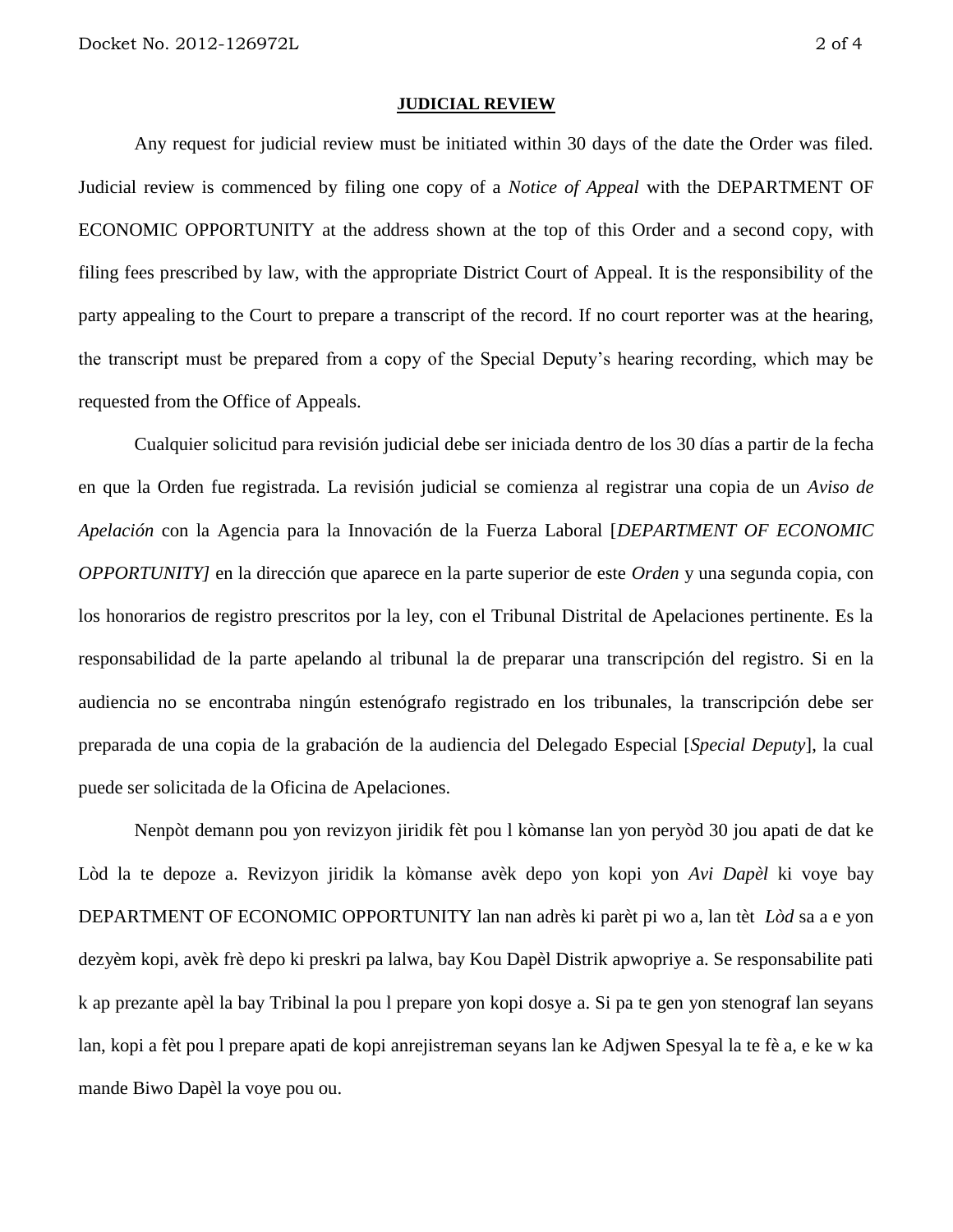DONE and ORDERED at Tallahassee, Florida, this \_\_\_\_\_\_\_ day of April, 2013.



Altemese Smith, Bureau Chief, Reemployment Assistance Services DEPARTMENT OF ECONOMIC OPPORTUNITY

FILED ON THIS DATE PURSUANT TO § 120.52, FLORIDA STATUTES, WITH THE DESIGNATED DEPARTMENT CLERK, RECEIPT OF WHICH IS HEREBY ACKNOWLEDGED.

 $\overline{\phantom{a}}$  ,  $\overline{\phantom{a}}$  ,  $\overline{\phantom{a}}$  ,  $\overline{\phantom{a}}$  ,  $\overline{\phantom{a}}$  ,  $\overline{\phantom{a}}$  ,  $\overline{\phantom{a}}$  ,  $\overline{\phantom{a}}$ DEPUTY CLERK DATE

### **CERTIFICATE OF SERVICE**

**I HEREBY CERTIFY that true and correct copies of the foregoing Final Order have been furnished to the persons listed below in the manner described, on the \_\_\_\_\_\_\_ day of April, 2013**.

 $ShmumE, F$ 

SHANEDRA Y. BARNES, Special Deputy Clerk DEPARTMENT OF ECONOMIC **OPPORTUNITY** Reemployment Assistance Appeals 107 EAST MADISON STREET TALLAHASSEE FL 32399-4143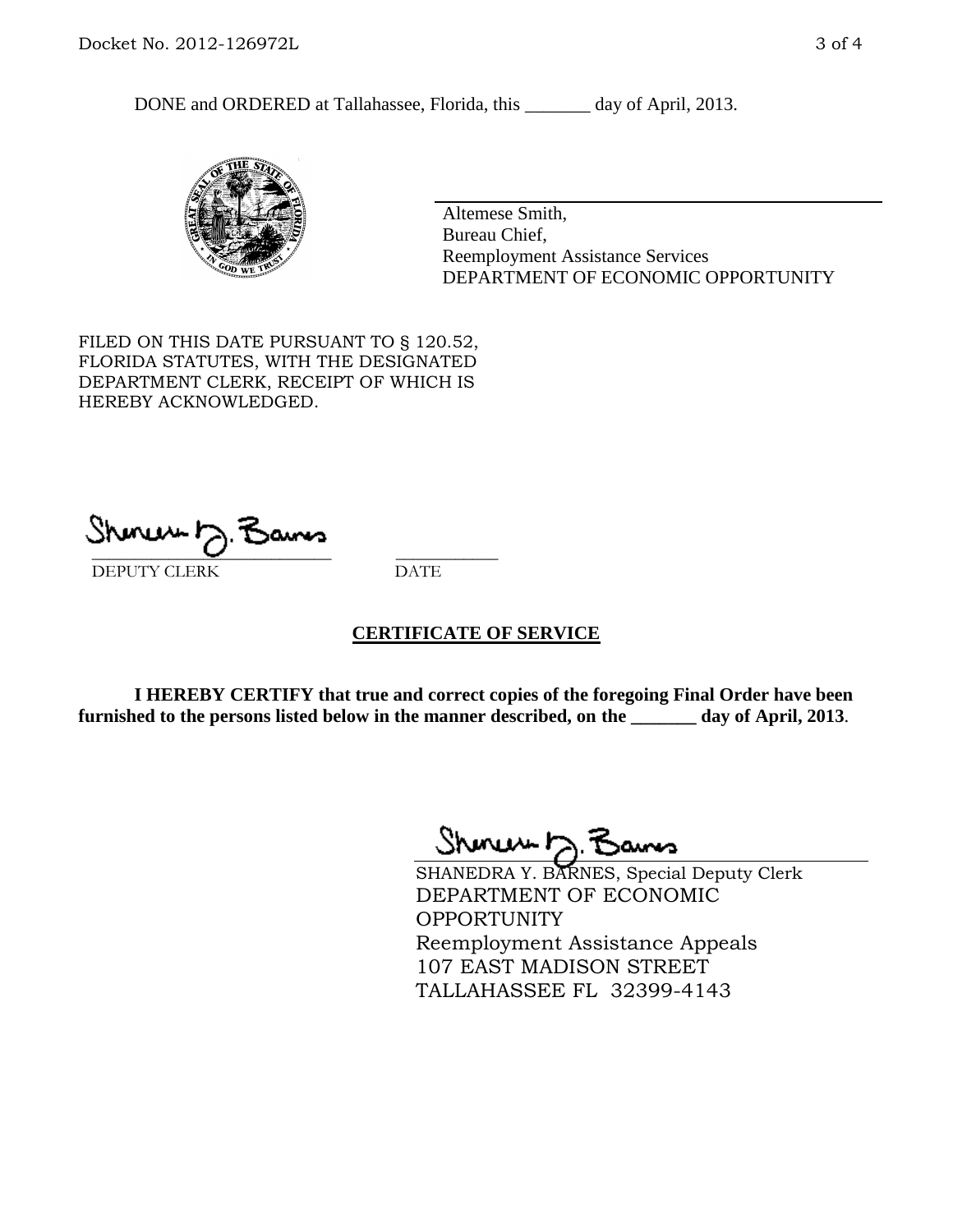By U.S. Mail:

ANNE LORD TOMAS DO PA 13300 SOUTH CLEVELAND AVENUE STE 56 #318 FORT MYERS FL 33907-3871

#### DAISY J CARRASQUILLO 1141 EISENHOWER BLVD LEHIGH ACRES FL 33974

DEPARTMENT OF REVENUE ATTN: MYRA TAYLOR PO BOX 6417 TALLAHASSEE FL 32314-6417

DEPARTMENT OF REVENUE ATTN: PATRICIA ELKINS - CCOC #1-4866 5050 WEST TENNESSEE STREET TALLAHASSEE FL 32399

UFIRSTHEALTH ATTN ROBERT TOMAS DO 12640 WORLD PLAZA LN BLVD #71 FORT MYERS FL 33907

State of Florida DEPARTMENT OF ECONOMIC OPPORTUNITY c/o Department of Revenue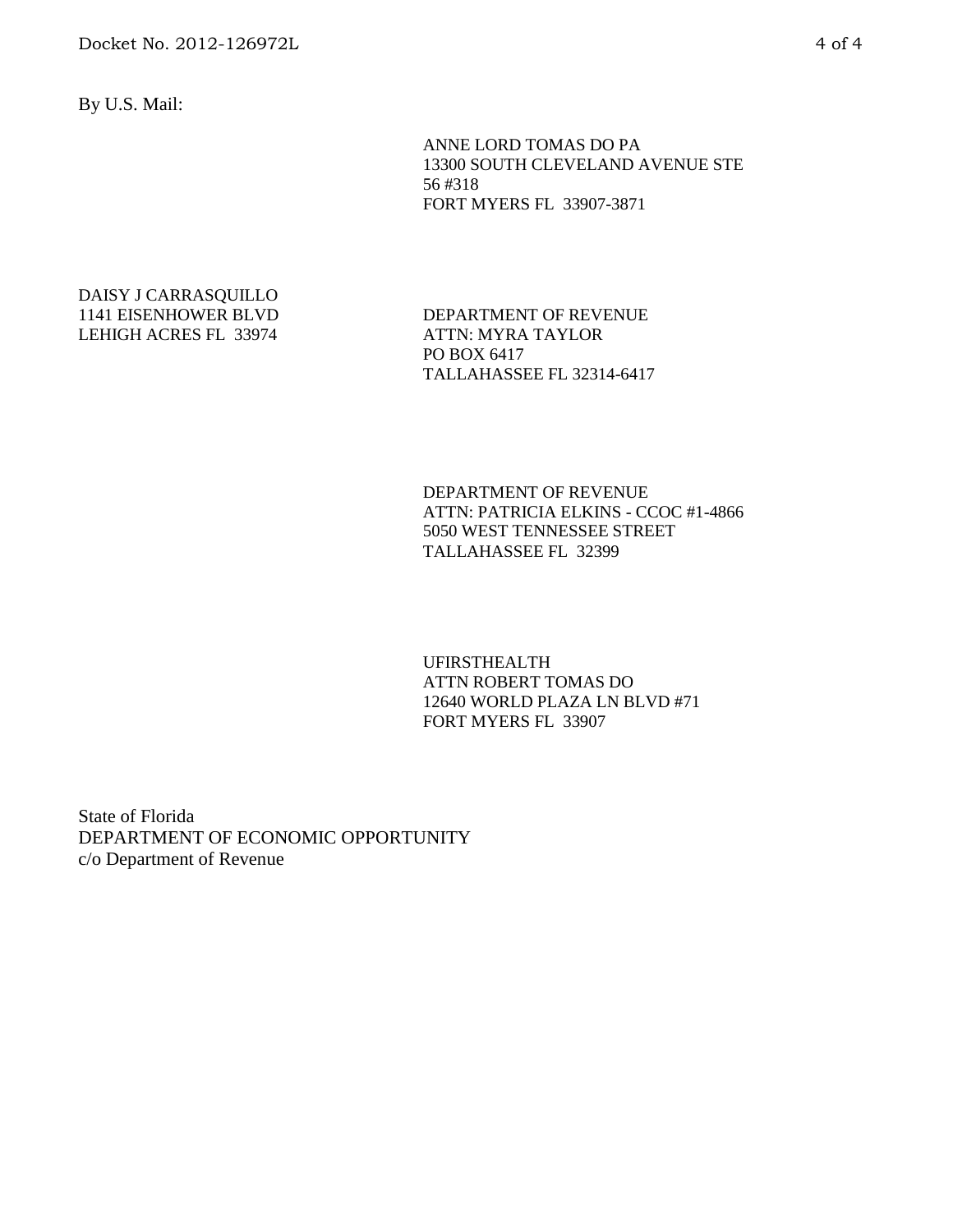### **DEPARTMENT OF ECONOMIC OPPORTUNITY Reemployment Assistance Appeals**

MSC 347 CALDWELL BUILDING 107 EAST MADISON STREET TALLAHASSEE FL 32399-4143

#### **PETITIONER:**

Employer Account No. - 2902852 ANNE LORD TOMAS DO PA 13300 SOUTH CLEVELAND AVENUE STE 56 #318 FORT MYERS FL 33907-3871

> **PROTEST OF LIABILITY DOCKET NO. 2012-126972L**

**RESPONDENT:** State of Florida DEPARTMENT OF ECONOMIC **OPPORTUNITY** c/o Department of Revenue

# **RECOMMENDED ORDER OF SPECIAL DEPUTY**

TO: SECRETARY, Bureau Chief, Reemployment Assistance Services DEPARTMENT OF ECONOMIC OPPORTUNITY

This matter comes before the undersigned Special Deputy pursuant to the Petitioner's protest of the Respondent's determination dated November 16, 2012.

After due notice to the parties, a telephone hearing was held on March 19, 2013. The Petitioner, represented by its vice president, appeared and testified. The Respondent, represented by a Department of Revenue Tax Specialist II, appeared and testified. The Joined Party appeared and testified.

The record of the case, including the recording of the hearing and any exhibits submitted in evidence, is herewith transmitted. Proposed Findings of Fact and Conclusions of Law were not received.

### **Issue:**

Whether services performed for the Petitioner by the Joined Party constitute insured employment, and if so, the effective date of liability, pursuant to Section 443.036(19), 443.036(21); 443.1216, Florida Statutes.

### **Findings of Fact:**

- 1. The Petitioner is a corporation which was formed to operate a medical practice. The Petitioner established liability for payment of unemployment tax to Florida in 2009.
- 2. In 2011 the Petitioner was seeking to hire an individual to work as the front desk receptionist. One of the Petitioner's employees referred her sister, the Joined Party, to the Petitioner as an applicant for the position. The Joined Party was a full time student who was employed on a part time basis but was not satisfied with her part time job. The Joined Party had never worked in a medical office and had never worked as a receptionist. The Petitioner interviewed the Joined Party and informed the Joined Party that the job was for twenty hours per week and that the rate of pay was \$13 per hour. The offered rate of pay was higher than what the Joined Party was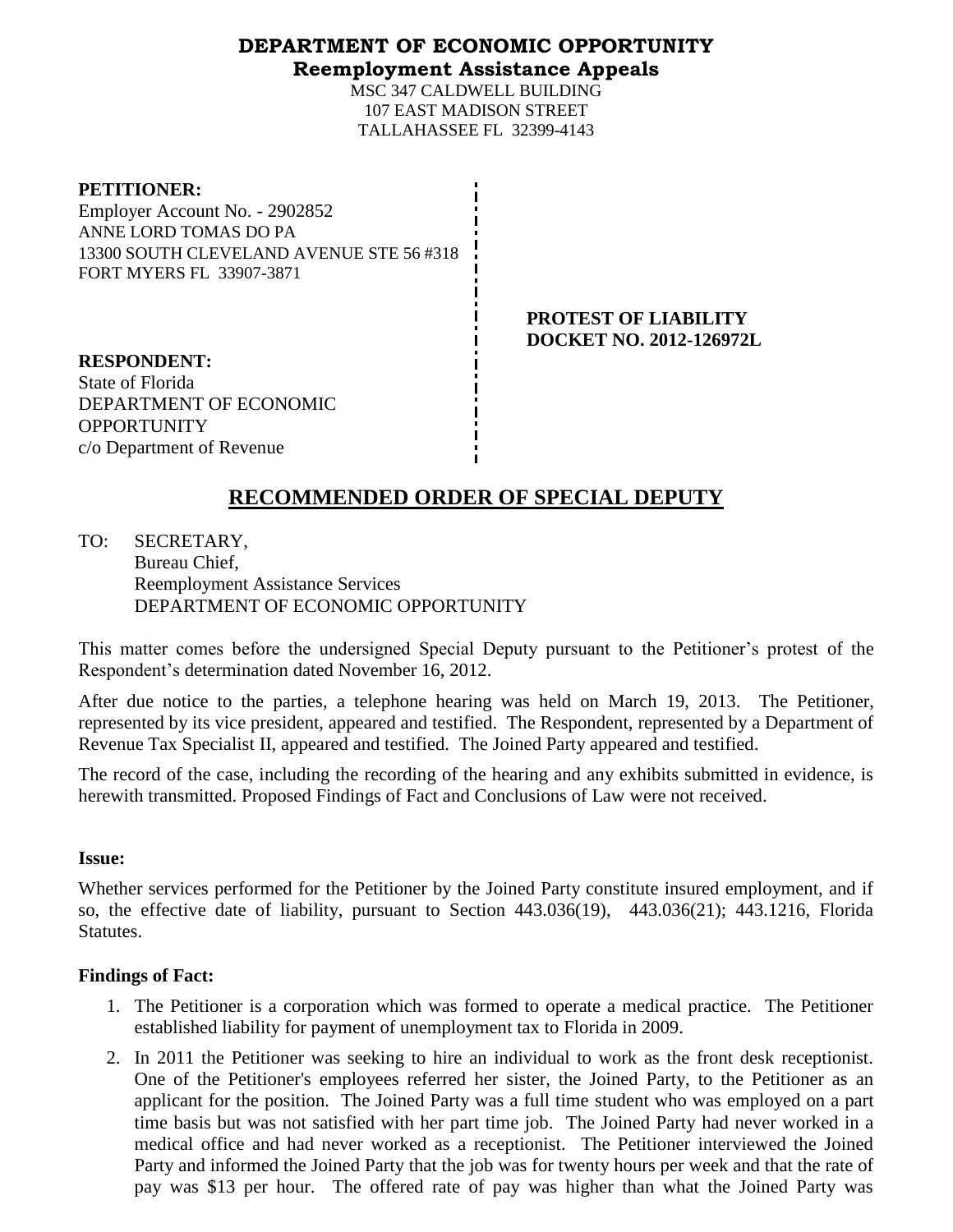receiving at her current employment and she accepted the Petitioner's offer. The Petitioner provided the Joined Party with an employee manual so that the Joined Party would know how to behave on the job and would know how to dress. The Petitioner informed the Joined Party that she was being hired on a trial basis. The parties did not enter into any written agreement or contract.

- 3. After the interview the Petitioner's Office Manager gave the Joined Party paperwork to complete including *Form W-4 Employee's Withholding Allowance Certificate*. The Joined Party asked the Office Manager if there was any way that she could increase that amount of tax that the Petitioner would withhold so that the Joined Party would not owe any tax at the end of the year. The Office Manager told the Joined Party to complete the form by listing zero dependents which would result in additional income tax being withheld by the Petitioner. The Joined Party complied and began work for the Petitioner during the latter part of November 2011.
- 4. The Petitioner trained the Joined Party for the receptionist position. The training consisted mainly of the Joined Party sitting behind the receptionist and observing how the job was performed. The Office Manager told the Joined Party what to do and how to do it, including what to say. During the training period the Office Manager explained that one of the Office Manager's duties was to do the insurance verification for patients. The Office Manager explained that she was going to ask the Petitioner for permission to shift the insurance verification duty to the Joined Party. Subsequently, the Office Manager trained the Joined Party how to perform the insurance verification and that task became part of the Joined Party's job duties.
- 5. The Joined Party's immediate supervisor was the Office Manager. The Joined Party was required to personally perform the work. She was not allowed to hire others to perform the work for her. The Joined Party did not have any financial investment in a business, did not advertise her services to the general public, did not perform similar services for others, did not have business liability insurance, and did not have a business license or occupational license. The Joined Party believed that she was an employee of the Petitioner.
- 6. From the outset the Joined Party worked more than the twenty hours per week stated in the interview by the Petitioner. During the first two week pay period the Joined Party worked 84 hours and she continued to work full time as scheduled during the following weeks. Eventually, the Joined Party asked the Office Manager if, since the doctors were in surgery on Fridays, she could have Fridays off so that she could catch up with her school work. The Office Manager replied that the Office Manager would have to obtain permission from the doctors. The Petitioner granted the Joined Party's request.
- 7. The Petitioner did not withhold any payroll taxes from the Joined Party's pay. On several occasions the Joined Party approached the Office Manager and asked why taxes were not being withheld. The Office Manager told the Joined Party that taxes were supposed to be withheld and that she did not know why taxes were not being withheld. When the Joined Party would bring the matter up again the Office Manager would state that she was working on it. At the end of 2011 the Petitioner reported the Joined Party's earnings on Form 1099-MISC as nonemployee compensation.
- 8. The Petitioner did not provide the Joined Party with any fringe benefits such as paid sick days, paid vacations, paid holidays, or health insurance.
- 9. The Petitioner provided the place of work and all equipment which was needed to perform the work including a computer, a telephone, and a printer. The Joined Party did not have any expenses in connection with the work.
- 10. The Petitioner's regular business hours are Monday through Friday from 8:30 AM until 4:30 PM. The Petitioner did not provide the Joined Party with a key to the office. The Joined Party performed the insurance verifications on-line and occasionally the Joined Party performed some of the verifications from her home with the Petitioner's permission.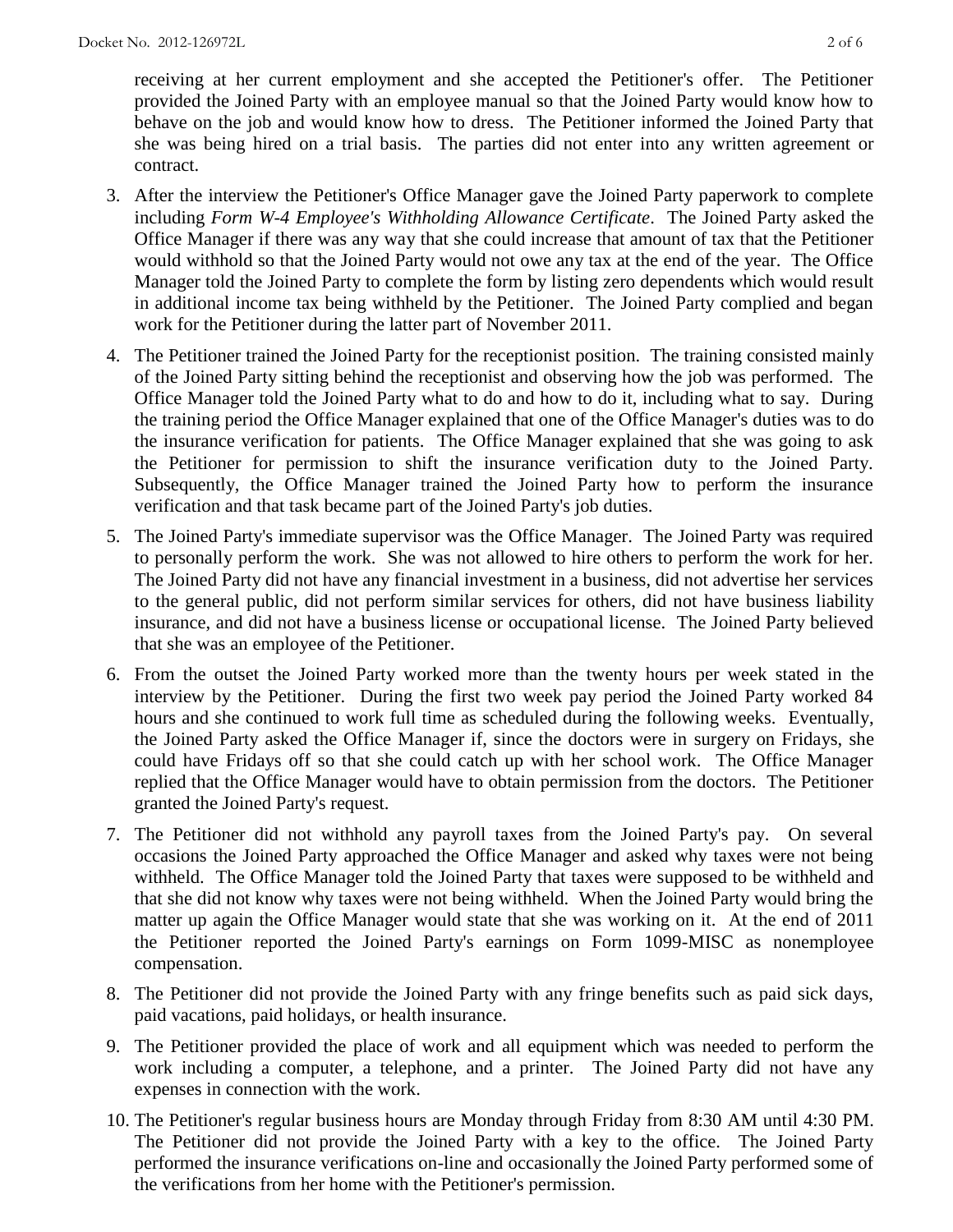- 12. Either party had the right to terminate the relationship at any time without incurring liability for breach of contract. The Joined Party was terminated by the Petitioner when the Office Manager informed the Joined Party that her services were no longer needed.
- 13. The Joined Party filed an initial claim for unemployment compensation benefits, now known as reemployment assistance benefits, effective September 16, 2012. When the Joined Party did not receive credit for her earnings with the Petitioner a *Request for Reconsideration of Monetary Determination* was filed and an investigation was issued to the Department of Revenue to determine if the Joined Party performed services for the Petitioner as an employee or as an independent contractor. On November 16, 2012, the Department of Revenue issued a determination holding that the Joined Party was the Petitioner's employee retroactive to November 21, 2011. The Petitioner filed a timely protest.

## **Conclusions of Law:**

- 14. The issue in this case, whether services performed for the Petitioner by the Joined Party constitute employment subject to the Florida Reemployment Assistance Program Law, is governed by Chapter 443, Florida Statutes. Section 443.1216(1)(a)2., Florida Statutes, provides that employment subject to the chapter includes service performed by individuals under the usual common law rules applicable in determining an employer-employee relationship.
- 15. The Supreme Court of the United States held that the term "usual common law rules" is to be used in a generic sense to mean the "standards developed by the courts through the years of adjudication." United States v. W.M. Webb, Inc., 397 U.S. 179 (1970).
- 16. The Supreme Court of Florida adopted and approved the tests in 1 Restatement of Law, Agency 2d Section 220 (1958), for use to determine if an employment relationship exists. See Cantor v. Cochran, 184 So.2d 173 (Fla. 1966); Miami Herald Publishing Co. v. Kendall, 88 So.2d 276 (Fla. 1956); Magarian v. Southern Fruit Distributors, 1 So.2d 858 (Fla. 1941); see also Kane Furniture Corp. v. R. Miranda, 506 So.2d 1061 (Fla. 2d DCA 1987). In Brayshaw v. Agency for Workforce Innovation, et al; 58 So.3d 301 (Fla. 1st DCA 2011) the court stated that the statute does not refer to other rules or factors for determining the employment relationship and, therefore, the Department is limited to applying only Florida common law in determining the nature of an employment relationship.
- 17. Restatement of Law is a publication, prepared under the auspices of the American Law Institute, which explains the meaning of the law with regard to various court rulings. The Restatement sets forth a nonexclusive list of factors that are to be considered when judging whether a relationship is an employment relationship or an independent contractor relationship.
- 18. 1 Restatement of Law, Agency 2d Section 220 (1958) provides:
	- (1) A servant is a person employed to perform services for another and who, in the performance of the services, is subject to the other's control or right of control.
	- (2) The following matters of fact, among others, are to be considered:
		- (a) the extent of control which, by the agreement, the business may exercise over the details of the work;
		- (b) whether or not the one employed is engaged in a distinct occupation or business;
		- (c) the kind of occupation, with reference to whether, in the locality, the work is usually done under the direction of the employer or by a specialist without supervision;
		- (d) the skill required in the particular occupation;
		- (e) whether the employer or the worker supplies the instrumentalities, tools, and the place of work for the person doing the work;
		- (f) the length of time for which the person is employed;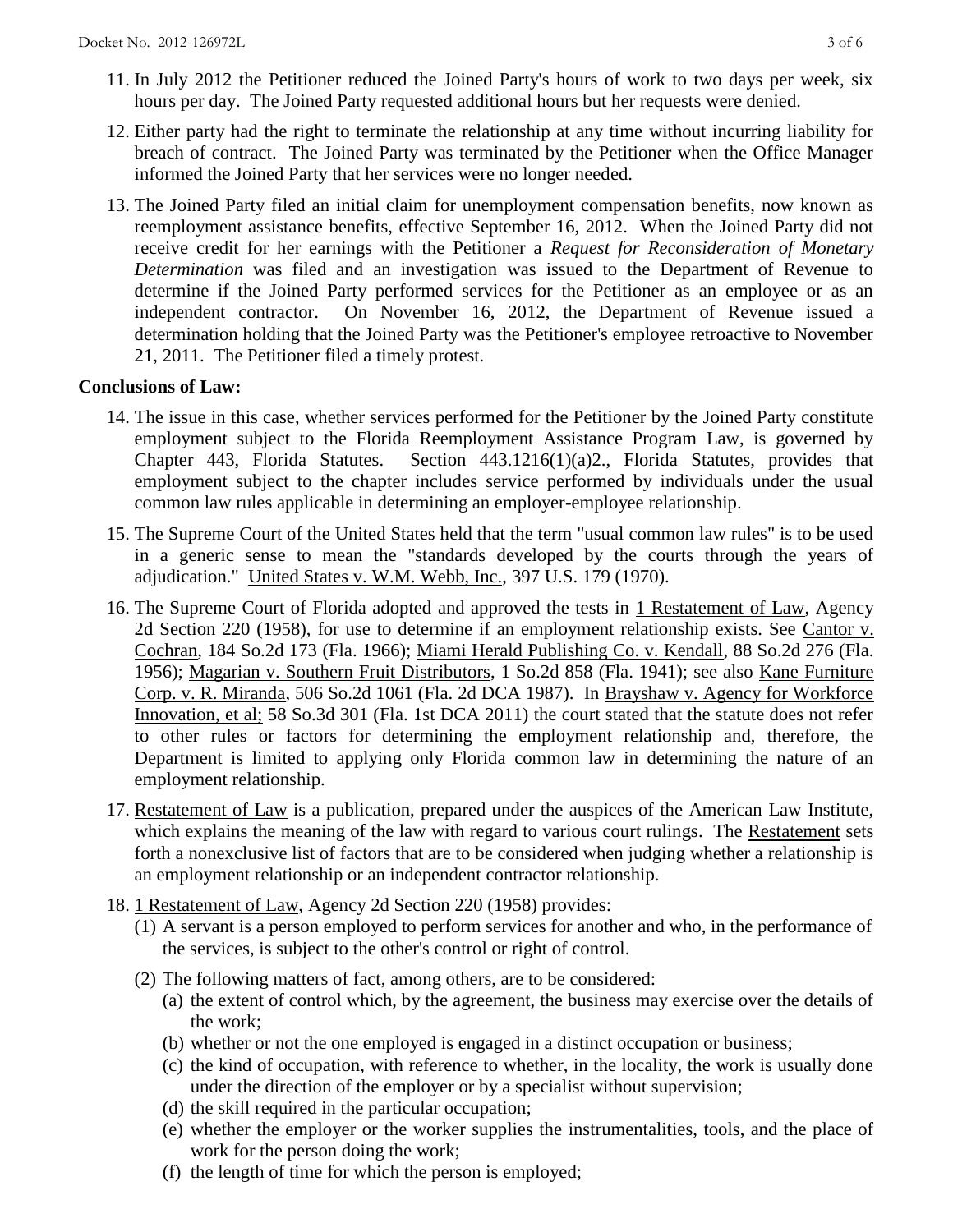- (g) the method of payment, whether by the time or by the job;
- (h) whether or not the work is a part of the regular business of the employer;
- (i) whether or not the parties believe they are creating the relation of master and servant;
- (j) whether the principal is or is not in business.
- 19. Comments in the Restatement explain that the word "servant" does not exclusively connote manual labor, and the word "employee" has largely replaced "servant" in statutes dealing with various aspects of the working relationship between two parties.
- 20. In Department of Health and Rehabilitative Services v. Department of Labor & Employment Security, 472 So.2d 1284 (Fla. 1<sup>st</sup> DCA 1985) the court confirmed that the factors listed in the Restatement are the proper factors to be considered in determining whether an employer-employee relationship exists. However, in citing La Grande v. B&L Services, Inc., 432 So.2d 1364, 1366 (Fla.  $1<sup>st</sup>$  DCA 1983), the court acknowledged that the question of whether a person is properly classified an employee or an independent contractor often can not be answered by reference to "hard and fast" rules, but rather must be addressed on a case-by-case basis.
- 21. There was no written agreement or contract between the parties. The only evidence of an agreement of any kind is what the Petitioner told the Joined Party during the interview, that the Petitioner would pay the Joined Party \$13 per hour and that the Petitioner would set the work schedule. In Keith v. News & Sun Sentinel Co., 667 So.2d 167 (Fla. 1995) the Court held that in determining the status of a working relationship, the agreement between the parties should be examined if there is one. In providing guidance on how to proceed absent an express agreement the Court stated "In the event that there is no express agreement and the intent of the parties can not be otherwise determined, courts must resort to a fact specific analysis under the Restatement based on the actual practice of the parties."
- 22. The Petitioner's business is a medical office. The Petitioner's vice president testified that the Petitioner's business could not operate without someone to work as a receptionist and as an insurance verifier. Therefore, the work performed by the Joined Party as a receptionist and insurance verifier was an integral and necessary part of the Petitioner's business rather than separate and distinct from the Petitioner's business. The Petitioner provided the place of work and everything that was needed to perform the work. The Joined Party did not have any expenses in connection with the work and was not at risk of suffering a financial loss from performing services for the Petitioner.
- 23. It has not been shown that the Joined Party was required to have any skill or special knowledge to work as a receptionist and insurance verifier for the Petitioner. The Joined Party did not have any prior experience working in a medical office, working as a receptionist, or performing insurance verification. The Petitioner trained the Joined Party. Training is a method of control because it specifies how a task must be performed. The greater the skill or special knowledge required to perform the work, the more likely the relationship will be found to be one of independent contractor. Florida Gulf Coast Symphony v. Florida Department of Labor & Employment Sec., 386 So.2d 259 (Fla. 2d DCA 1980)
- 24. The Petitioner determined both the method of pay and the rate of pay. The Petitioner paid the Joined Party by time worked rather than by production or by the job. Section 443.1217(1), Florida Statutes, provides that the wages subject to the Reemployment Assistance Program Law include all remuneration for employment including commissions, bonuses, back pay awards, and the cash value of all remuneration in any medium other than cash. The fact that the Petitioner chose not to withhold payroll taxes from the pay does not, standing alone, establish an independent contractor relationship.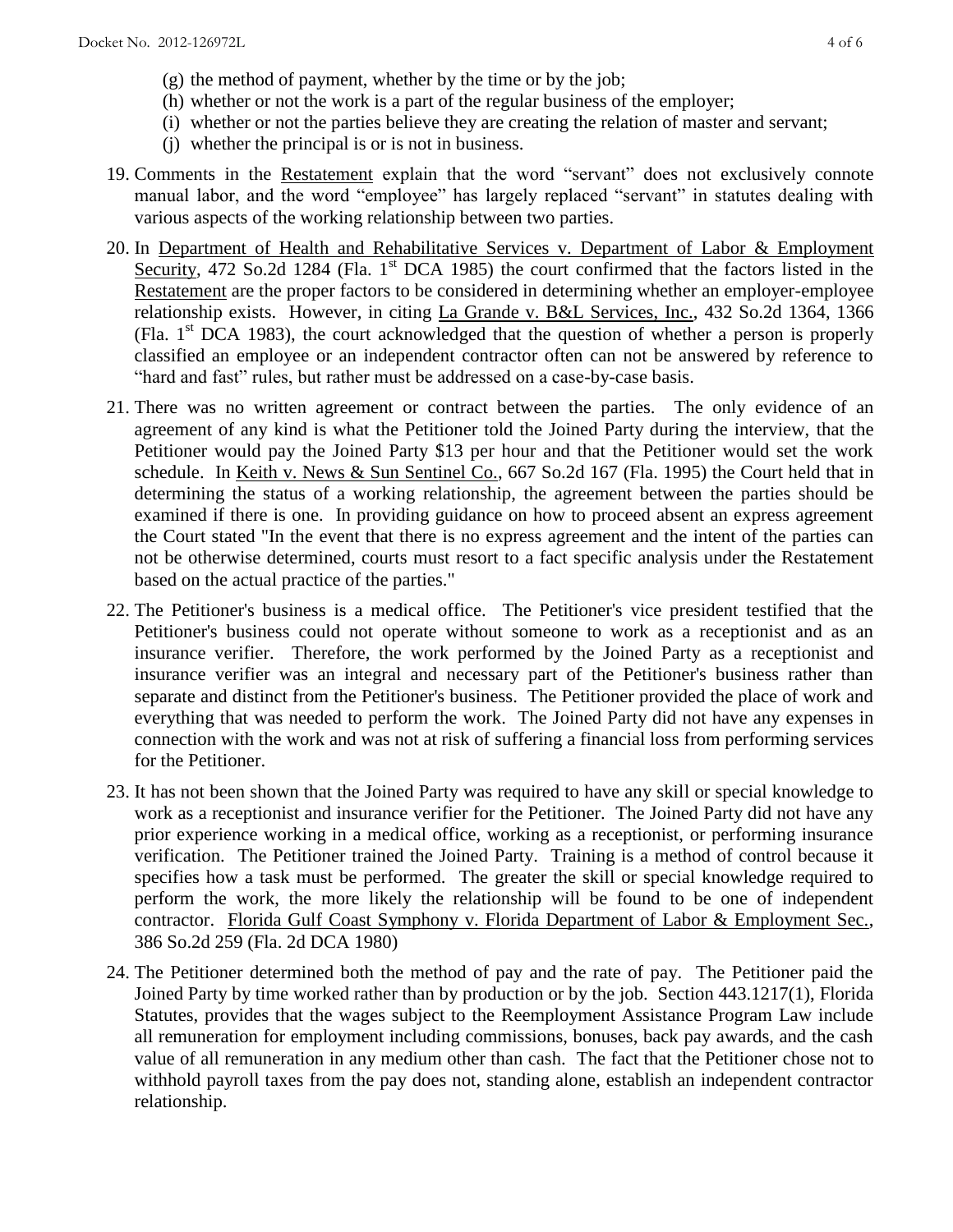- 25. The Joined Party performed services exclusively for the Petitioner for a period of approximately nine months. Either party was free to terminate the relationship at any time without incurring liability for breach of contract. These facts reveal the existence of an at-will relationship of relative permanence. In Cantor v. Cochran, 184 So.2d 173 (Fla. 1966), the court in quoting  $1$ Larson, Workmens' Compensation Law, Section 44.35 stated: "The power to fire is the power to control. The absolute right to terminate the relationship without liability is not consistent with the concept of independent contractor, under which the contractor should have the legal right to complete the project contracted for and to treat any attempt to prevent completion as a breach of contract."
- 26. The Petitioner controlled what work was performed, where it was performed, when it was performed, and how it was performed. Whether a worker is an employee or an independent contractor is determined by measuring the control exercised by the employer over the worker. If the control exercised extends to the manner in which a task is to be performed, then the worker is an employee rather than an independent contractor. In Cawthon v. Phillips Petroleum Co., 124 So 2d 517 (Fla. 2d DCA 1960) the court explained: Where the employee is merely subject to the control or direction of the employer as to the result to be procured, he is an independent contractor; if the employee is subject to the control of the employer as to the means to be used, then he is not an independent contractor.
- 27. It is concluded that the services performed for the Petitioner by the Joined Party constitute insured employment.

**Recommendation:** It is recommended that the determination dated November 16, 2012, be AFFIRMED.

Respectfully submitted on March 21, 2013.

R. O. SMITH, Special Deputy Office of Appeals

A party aggrieved by the *Recommended Order* may file written exceptions to the Director at the address shown above within fifteen days of the mailing date of the *Recommended Order*. Any opposing party may file counter exceptions within ten days of the mailing of the original exceptions. A brief in opposition to counter exceptions may be filed within ten days of the mailing of the counter exceptions. Any party initiating such correspondence must send a copy of the correspondence to each party of record and indicate that copies were sent.

Una parte que se vea perjudicada por la *Orden Recomendada* puede registrar excepciones por escrito al Director Designado en la dirección que aparece arriba dentro de quince días a partir de la fecha del envío por correo de la *Orden Recomendada*. Cualquier contraparte puede registrar contra-excepciones dentro de los diez días a partir de la fecha de envió por correo de las excepciones originales. Un sumario en oposición a contra-excepciones puede ser registrado dentro de los diez días a partir de la fecha de envío por correo de las contra-excepciones. Cualquier parte que dé inicio a tal correspondencia debe enviarle una copia de tal correspondencia a cada parte contenida en el registro y señalar que copias fueron remitidas.